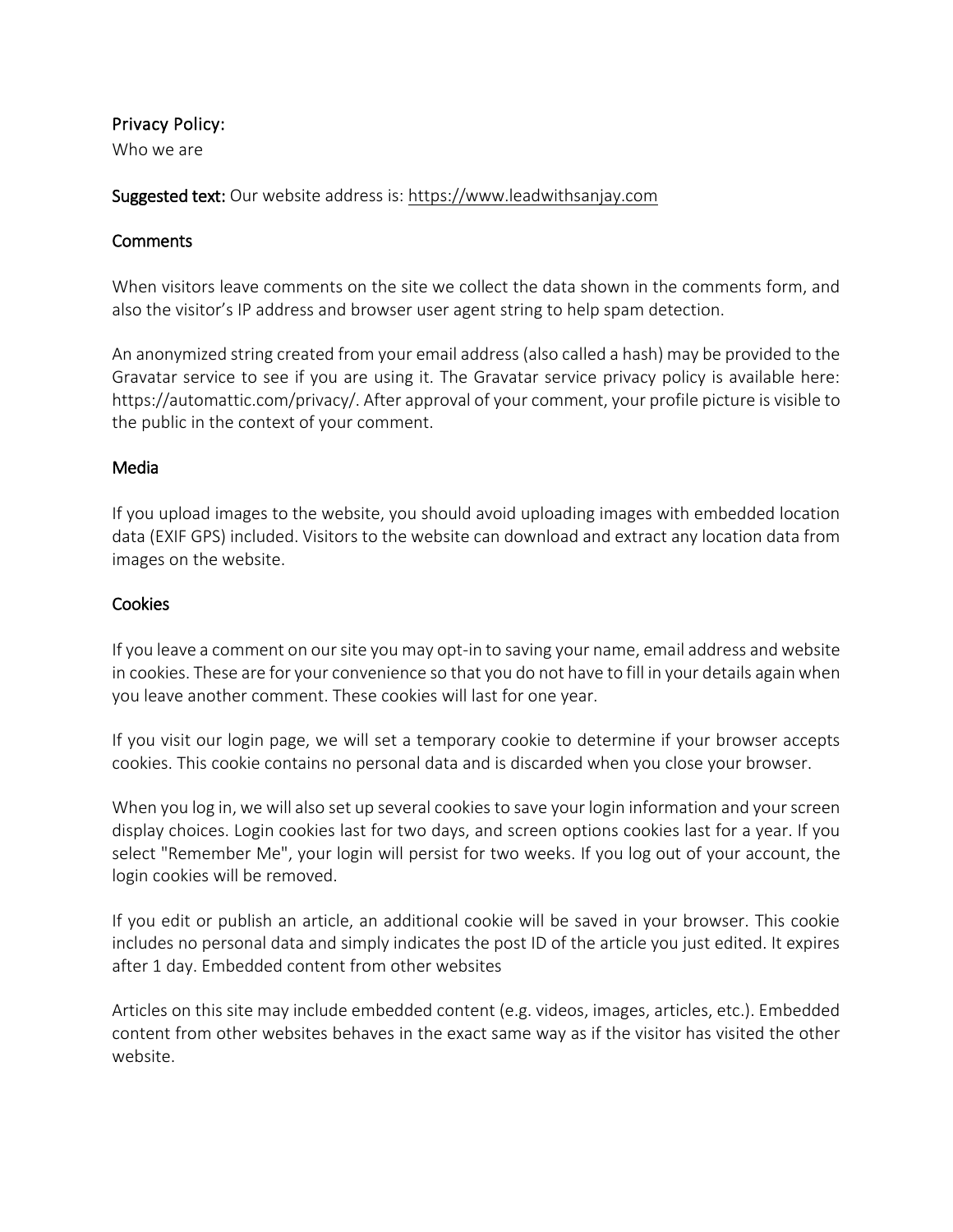These websites may collect data about you, use cookies, embed additional third-party tracking, and monitor your interaction with that embedded content, including tracking your interaction with the embedded content if you have an account and are logged in to that website.

#### Who we share your data with

If you request a password reset, your IP address will be included in the reset email.

## How long we retain your data

If you leave a comment, the comment and its metadata are retained indefinitely. This is so we can recognize and approve any follow-up comments automatically instead of holding them in a moderation queue.

For users that register on our website (if any), we also store the personal information they provide in their user profile. All users can see, edit, or delete their personal information at any time (except they cannot change their username). Website administrators can also see and edit that information.

## What rights you have over your data

If you have an account on this site, or have left comments, you can request to receive an exported file of the personal data we hold about you, including any data you have provided to us. You can also request that we erase any personal data we hold about you. This does not include any data we are obliged to keep for administrative, legal, or security purposes.

#### Where we send your data

Visitor comments may be checked through an automated spam detection service.

# We are dedicated to safeguarding your personal information.

We only collect the bare minimum of information about you necessary to provide you with a satisfactory service. This policy outlines the types of procedures that may lead to the collection of personal information about you. We have the right to gather that information based on your usage of our website.

#### Information Amassed

Depending on the sort of transaction you enter into, we may collect any or all of the information you give us, including your name, address, phone number, and email address, as well as data on your usage of the website. Other information that may be required to process a request from time to time may be gathered as noted on the website.